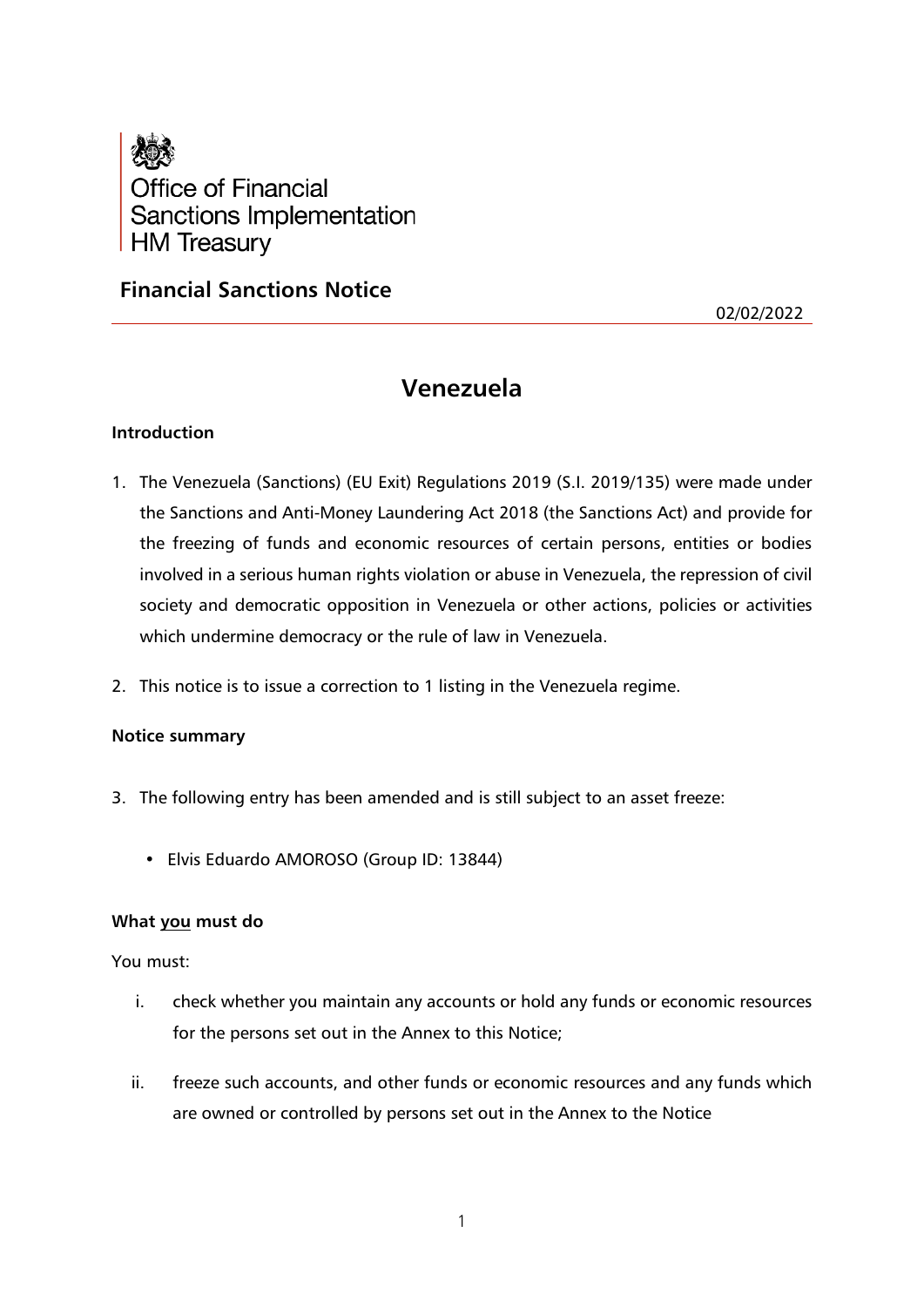- iii. refrain from dealing with the funds or assets or making them available (directly or indirectly) to such persons unless licensed by the Office of Financial Sanctions Implementation (OFSI);
- iv. report any findings to OFSI, together with any additional information that would facilitate compliance with the Regulations;
- v. provide any information concerning the frozen assets of designated persons that OFSI may request. Information reported to OFSI may be passed on to other regulatory authorities or law enforcement.
- 4. Where a relevant institution has already reported details of accounts, other funds or economic resources held frozen for designated persons, they are not required to report these details again.
- 5. Failure to comply with financial sanctions legislation or to seek to circumvent its provisions is a criminal offence.

# **Further Information**

- 6. Copies of recent notices, UK legislation and relevant guidance can be obtained from the Venezuela financial sanctions page on the Gov.UK website: [https://www.gov.uk/government/collections/financial-sanctions-regime-specific](https://www.gov.uk/government/collections/financial-sanctions-regime-specific-consolidated-lists-and-releases)[consolidated-lists-and-releases](https://www.gov.uk/government/collections/financial-sanctions-regime-specific-consolidated-lists-and-releases)
- 7. The Consolidated List can be found here: [https://www.gov.uk/government/publications/financial-sanctions-consolidated-list-of](https://www.gov.uk/government/publications/financial-sanctions-consolidated-list-of-targets/consolidated-list-of-targets)[targets/consolidated-list-of-targets](https://www.gov.uk/government/publications/financial-sanctions-consolidated-list-of-targets/consolidated-list-of-targets)
- 8. The UK Sanctions List can be found here: <https://www.gov.uk/government/publications/the-uk-sanctions-list>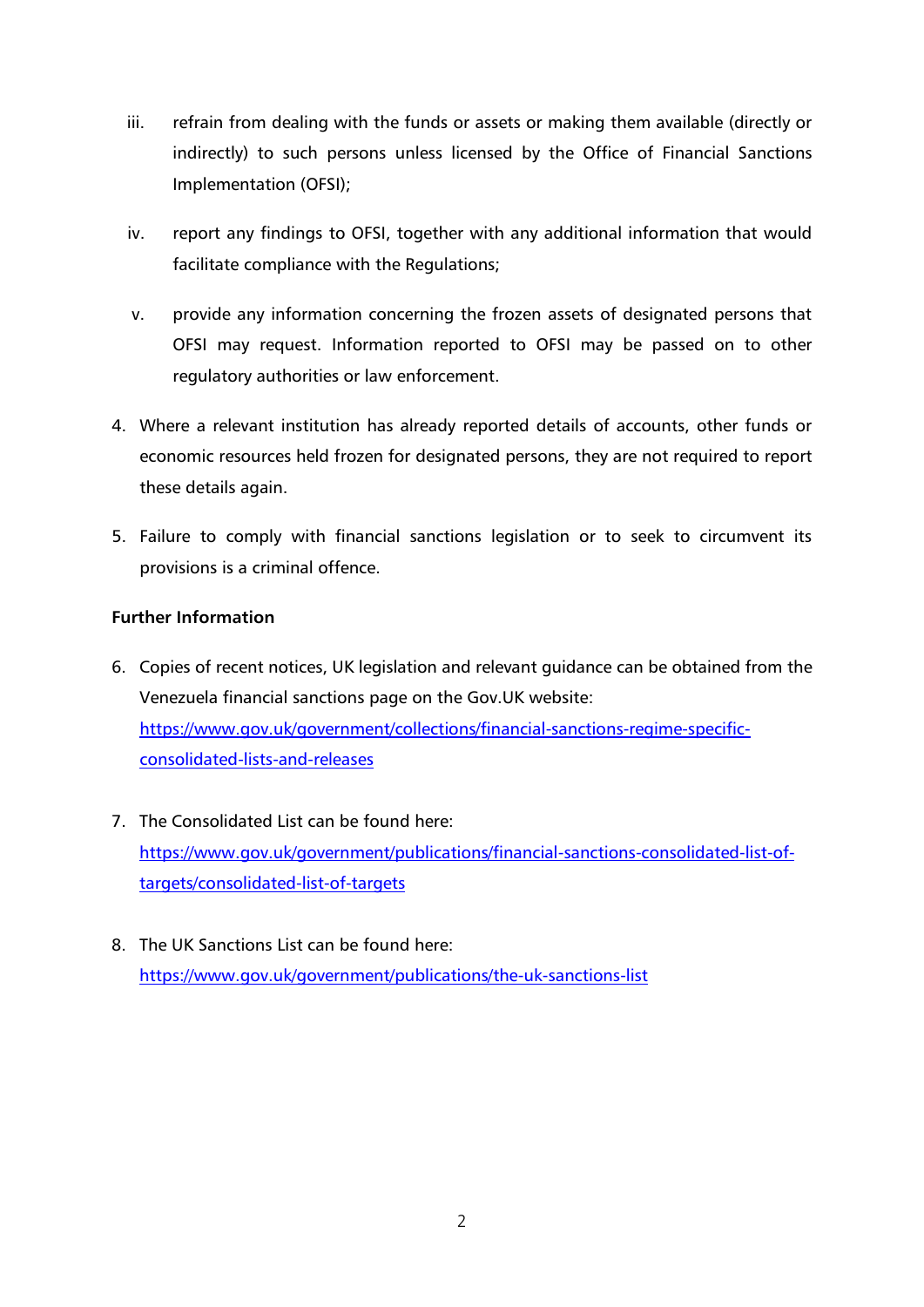9. For more information please see our guide to financial sanctions:

<https://www.gov.uk/government/publications/uk-financial-sanctions-guidance>

10. Further details on changes relating to the new format of the consolidated list can be found here:

[https://www.gov.uk/government/publications/uk-sanctions-list-change-in-format/uk](https://www.gov.uk/government/publications/uk-sanctions-list-change-in-format/uk-sanctions-list-change-to-the-lists-format)[sanctions-list-change-to-the-lists-format](https://www.gov.uk/government/publications/uk-sanctions-list-change-in-format/uk-sanctions-list-change-to-the-lists-format)

# **Enquiries**

11. Non-media enquiries about the implementation of financial sanctions in the UK should be addressed to:

Office of Financial Sanctions Implementation HM Treasury 1 Horse Guards Road London SW1A 2HQ [ofsi@hmtreasury.gov.uk](mailto:ofsi@hmtreasury.gov.uk)

- 12. Non-media enquiries about the sanctions measures themselves should be addressed to: [sanctions@fcdo.gov.uk](mailto:sanctions@fcdo.gov.uk)
- 13. Media enquiries about how financial sanctions are implemented in the UK should be addressed to the Treasury Press Office on 020 7270 5238.
- 14. Media enquiries about the sanctions measures themselves should be addressed to the Foreign, Commonwealth & Development Office Press Office on 020 7008 3100.